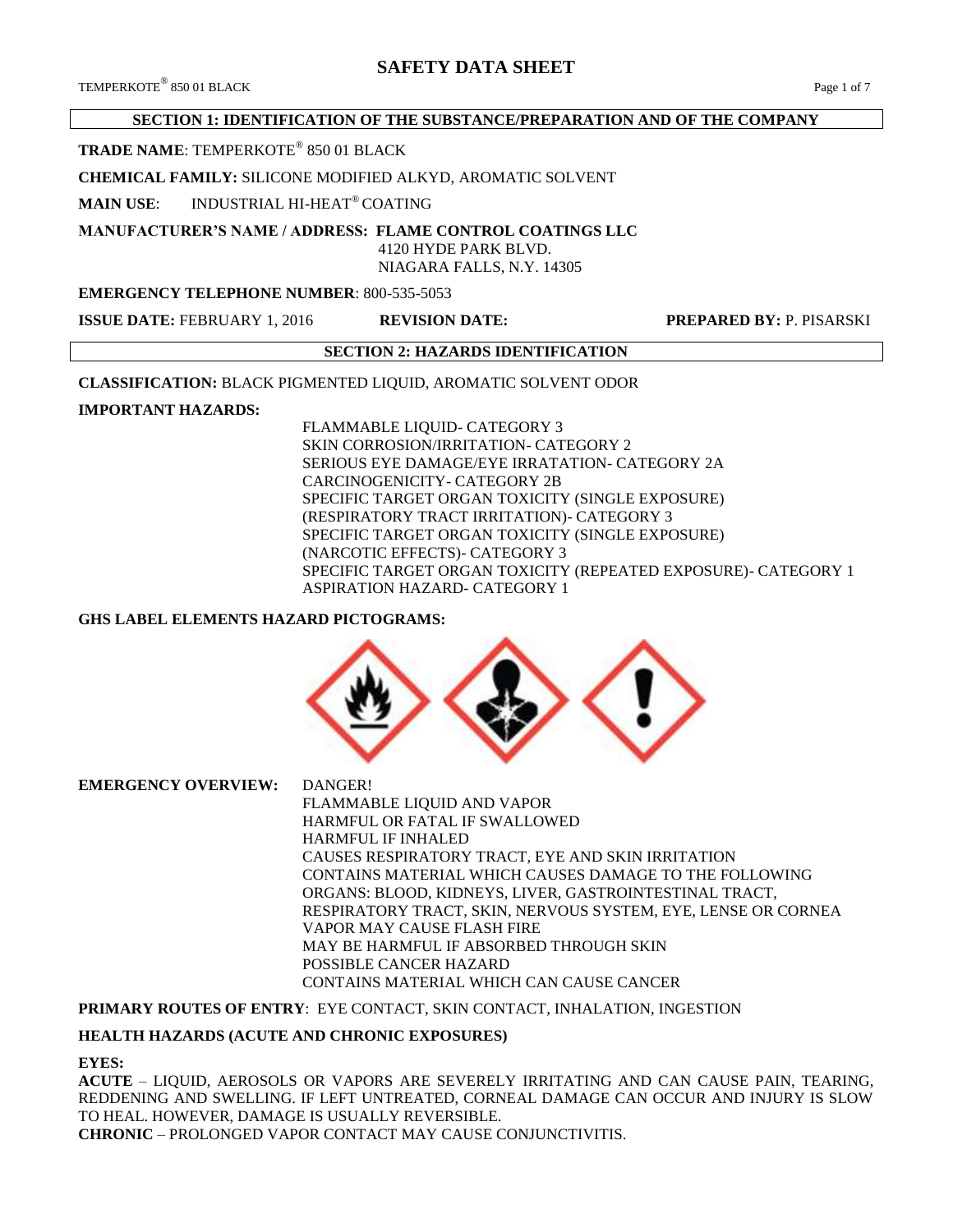#### **SECTION 2: HAZARDS IDENTIFICATION (CON'T)**

#### **SKIN CONTACT:**

**ACUTE** – REPEATED OR PROLONGED SKIN CONTACT CAN RESULT IN DRY, DEFATTED AND CRACKED SKIN CAUSING INCREASED SUSCEPTIBILITY TO INFECTION. IN ADDITION IRRITATION MAY DEVELOP INTO DERMATITUS. SOLVENTS CAN PENETRATE THE SKIN AND MAY CAUSE EFFECTS SIMILAR TO THOSE IDENTIFIED UNDER ACUTE INHALATION SYMPTOMS.

**CHRONIC** – MAY CAUSE EFFECTS SIMILAR TO THOSE IDENTIFIED UNDER CHRONIC INHALATION EFFECTS.

#### **SKIN ABSORPTION:**

**ACUTE** – ND **CHRONIC** – ND

#### **INHALATION:**

**ACUTE** – SOLVENT VAPORS ARE IRRITATING TO THE EYES, NOSE, AND THROAT. SYMPTOMS OF IRRITATION MAY INCLUDE RED, ITCHY EYES, DRYNESS OF THE THROATAND A FEELING OF TIGHTNESS IN THE CHEST. OTHER POSSIBLE SYMPTOMS OF OVEREXPOSURE INCLUDE: HEADACHE, DIZZINESS, NAUSEA, NARCOSIS FATIGUE AND LOSS OF APPETITE.

**CHRONIC** – CHRONIC EXPOSURE TO ORGANIC SOLVENTS HAS BEEN ASSOCIATED WITH VARIOUS NEUROTOXIC EFFECTS INCLUDING PERMANENT BRAIN AND NERVOUS SYSTEM DAMAGE. SYMPTOMS INCLUDE LOSS OF MEMORY, LOSS OF INTELLECTUAL ABILITY AND LOSS OF COORDINATION. TOLUENE HAS BEEN DEMONSTRATED TO BE EMBRYOFETOTOXIC AND TERATOGENIC IN LABORATORY ANIMALS. PROLONGED OR REPEATED OVEREXPOSURE TO TOLUENE CAN CAUSE IRRITATION TO THE RESPIRATORY TRACT, ENLARGED LIVER, KIDNEY EFFECTS AND CARDIAC SENSITIZATION.

#### **INGESTION:**

**ACUTE** – CAN RESULT IN IRRITATION OF THE DIGESTIVE TRACT. SYMPTOMS CAN INCLUDE SORE THROAT ABDOMINAL PAIN NAUSEA, VOMITING AND DIARRHEA. VOMITING MAY CAUSE ASPIRATION OF SOLVENT RESULTING IN CHEMICAL PNEUMONITIS

# **CHRONIC** – ND

**CONDITIONS AGGRAVATED BY EXPOSURE**: SKIN DISORDERS AND ALLERGIES

#### **SECTION 3: COMPOSITION/INFORMATION ON INGREDIENTS**

#### **SUBSTANCE/MIXTURE:** MIXTURE

#### **OTHER MEANS OF IDENTIFICATION:** NOT AVAILABLE

| <b>HAZARDOUS INGREDIENTS</b>              | $Wt.$ %     | <b>CAS Number</b> |
|-------------------------------------------|-------------|-------------------|
| XYLENE-MIXED ORTHO, META AND PARA ISOMERS | $30 - 60$   | 001330-20-7       |
| <b>ETHYLBENZENE</b>                       | $0.1 - 1.0$ | $000100 - 41 - 4$ |
| MANGANESE FERRITE BLACK SPINEL**          | $5-10$      | 068186-94-7       |
| <b>MICA</b>                               | $1 - 5$     | $012001 - 26 - 2$ |
| <b>CARBON BLACK</b>                       | $0.1 - 1.0$ | 001333-86-4       |
| COBALT 2-ETHYLHEXANOATE                   | $0.1 - 1.0$ | 000136-52-7       |
| ZIRCONIUM 2-ETHYLHEXANOATE                | $0.1 - 1.0$ | 022464-99-9       |

\*\* This product is the result of high temperature calcinations of the component substances. Due to its unique crystalline structure the properties of this finished pigment do not necessarily reflect the properties of the component metals or oxides.

### **SECTION 4: FIRST AID MEASURES**

**GENERAL**: REMOVE PERSON FROM AFFECTED AREA AND MAKE COMFORTABLE. TREAT SYMPTOMATICALLY.

**EYES**: FLUSH WITH WATER FOR 15 MINUTES. GET MEDICAL ATTENTION.

**SKIN**: REMOVE PRODUCT AND FLUSH AFFECTED AREA WITH WATER FOR 15 MINUTES. IF IRRITATION PERSISTS, SEEK MEDICAL ATTENTION.

**INGESTION**: GIVE 3 – 4 GLASSES OF WATER OR MILK IF PERSON CONSCIOUS. **DO NOT INDUCE VOMITING!** OBTAIN MEDICAL CARE AND TREATMENT.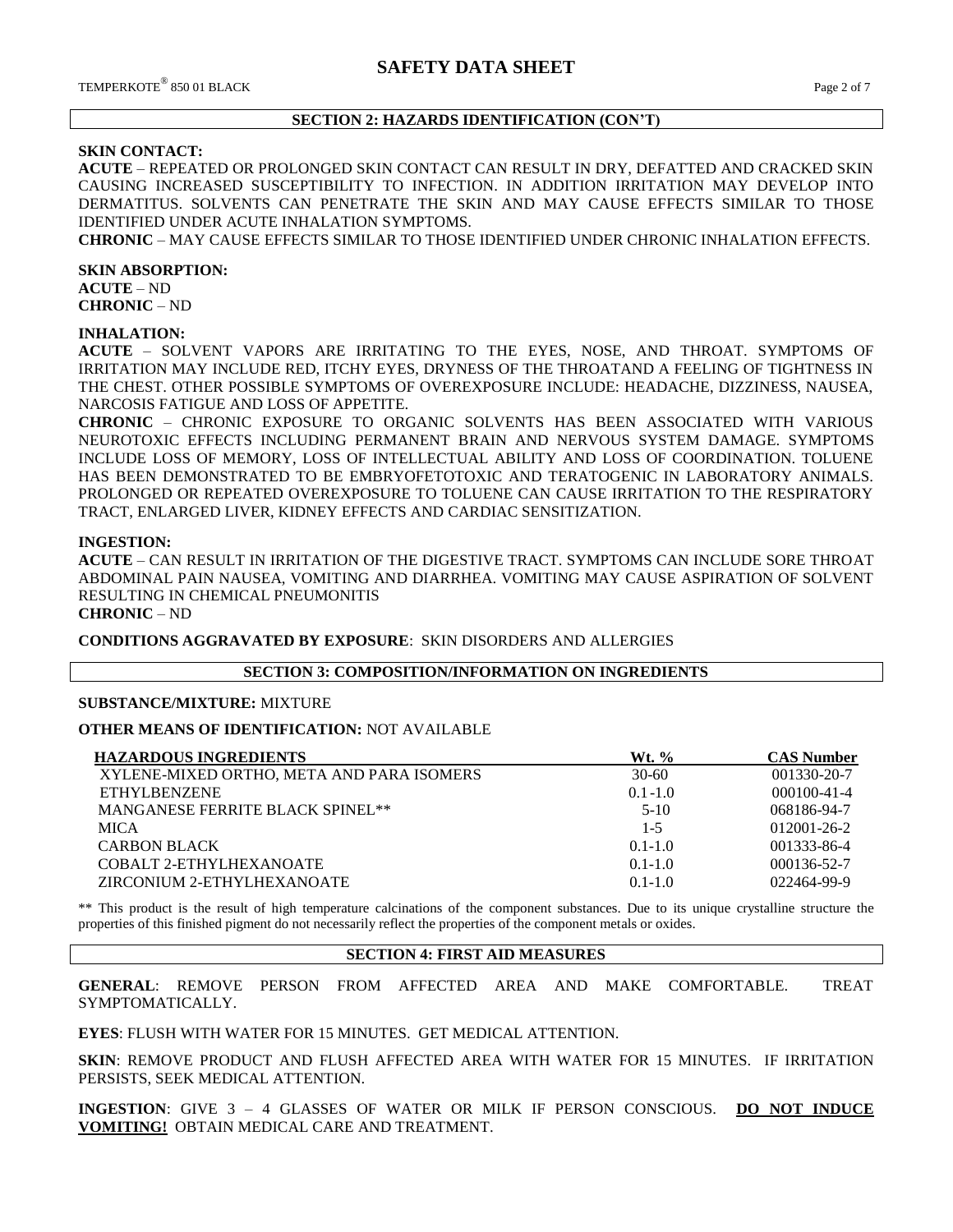#### **SECTION 4: FIRST AID MEASURES (CON'T)**

**NOTES TO PHYSICIAN:** ACUTE MASSIVE EXPOSURE TO TOLUENE CAN CAUSE TRANSIENT HEMATURIA AND ALBUMINURIA. CARDIAC ARRHYTHMIAS CAN OCCUR AFTER MASSIVE INHALATION.

#### **SECTION 5: FIRE FIGHTING MEASURES**

**EXTINGUISHNG MEDIA**: IGNITION MAY GIVE RISE TO A CLASS B FIRE. IN CASE OF FIRE USE: WATER FOG, CARBON DIOXIDE, DRY CHEMICAL, OR ALCOHOL FOAM.

**SPECIFIC HAZARDS ARISING FROM CHEMICAL:** FLAMABLE LIQUID AND VAPOR. IN A FIRE OR IF HEATED A PRESSURE INCREASE WILL OCCUR AND THE CONTAINER MAY BURST, WITH THE RISK OF A SUBSEQUENT EXPLOSION. VAPOR IS HEAVIER THAN AIR AND WILL SPREAD ACROSS THE GROUND.

**HAZARDOUS DECOMPOSITION PRODUCTS: CO, CO<sub>2</sub>** 

**HAZARDOUS POLYMERIZATION (REACTIVITY**): WILL NOT OCCUR.

**SPECIAL FIRE FIGHTING PROCEDURES**: WEAR SELF-CONTAINED BREATHING APPARATUS AND PROTECTIVE CLOTHING. WATER SPRAY IS USEFUL IN COOLING FIRE-EXPOSED VESSELS AND IN DISPERSING VAPORS.

**UNUSUAL FIRE AND EXPLOSIVE HAZARDS**: MAY GENERATE TOXIC OR IRRITATING COMBUSTION PRODUCTS. SUDDEN REACTION AND FIRE MAY RESULT IF PRODUCT IS MIXED WITH AN OXIDIZING AGENT. SOLVENT VAPORS MAY BE HEAVIER THAN AIR. UNDER CONDITIONS OF STAGNANT AIR, VAPORS MAY BUILD UP AND TRAVEL ALONG THE GROUND TO AN IGNITION SOURCE.

#### **SECTION 6: ACCIDENTAL RELEASE MEASURES**

**STEPS TO BE TAKEN IN CASE MATERIAL IS RELEASED OR SPILLED:** SHUT OFF SOURCES OF IGNITION. COVER SPILLS WITH ABSORBENT. PLACE IN METAL CONTAINERS FOR RECOVERY OR DISPOSAL. PREVENT ENTRY INTO SEWERS, STORM DRAINS, AND WATERWAYS.

#### **SECTION 7: HANDLING AND STORAGE**

**GENERAL**: STORE IN COOL, WELL VENTILATED AREAS. KEEP AWAY FROM HEAT AND OPEN FLAMES. AVOID PROLONGED INHALATION OF HEATED VAPORS OR MISTS. AVOID PROLONGED SKIN CONTACT. USE NON-SPARKING TOOLS AND GROUNDING CABLES WHEN TRANSFERRING. CONTAINERS MAY BE HAZARDOUS WHEN EMPTY.

**STORAGE**: AVOID TEMPERATURE EXTREMES. STORE AWAY FROM EXCESSIVE HEAT, FROM SOURCES OF IGNITION AND FROM REACTIVE MATERIALS. MATERIAL CAN BURN; LIMIT INDOOR STORAGE TO AREAS EQUIPPED WITH AUTOMATIC SPRINKLERS. STORE OUT OF DIRECT SUNLIGHT IN A COOL PLACE. KEEP CONTAINERS TIGHTLY CLOSED. GROUND ALL METAL CONTAINERS DURING STORAGE AND HANDLING.

#### **SECTION 8: EXPOSURE CONTROL/PERSONAL PROTECTION**

| <b>EXPOSURE LIMITS (ppm)</b> |                            |                    |                          |                            |                |  |
|------------------------------|----------------------------|--------------------|--------------------------|----------------------------|----------------|--|
| <b>INGREDIENTS (CAS)</b>     | <b>OSHA</b>                |                    | <b>ACGIH</b>             |                            | <b>OTHER</b>   |  |
|                              | TWA                        | <b>STEL</b>        | TWA                      | <b>STEL</b>                |                |  |
| 001330-20-7                  | 100                        | 150                | 100                      | 150                        |                |  |
| 000100-41-4                  | 100                        | 125                | 100                      | 125                        |                |  |
| 068186-94-7*                 | <b>NE</b>                  | NE                 | <b>NE</b>                | NE                         |                |  |
| *manganese compounds (as Mn) | $1 \text{mg/m}^3$          | 3mg/m <sup>3</sup> | 0.2mg/m <sup>3</sup>     | ND                         | (SEE NOTE1, 2) |  |
| 012001-26-2                  | 3mg/m <sup>3</sup>         | ND                 | 3mg/m <sup>3</sup>       | ND                         | (SEE NOTE 1)   |  |
| 001333-86-4                  | $3.5$ mg/m <sup>3</sup> ND |                    |                          | $3.5$ mg/m <sup>3</sup> ND | (SEE NOTE 1)   |  |
| 000136-52-7                  | $0.1$ mg/m <sup>3</sup>    | ND                 | $0.02$ mg/m <sup>3</sup> | ND                         | (SEE NOTE 1)   |  |
| 022464-99-9                  | $5mg/m^3$                  | ND                 | 10mg/m <sup>3</sup>      | ND                         | (SEE NOTE 1)   |  |

 **LEGEND**: (M) MAX. EXPOSURE LIMIT; (S) OCCUPATIONAL EXP. LIMIT; (R) SUPPLIERS REC. LIMIT, (+) PERCUTANEOUS RISK NOTE 1: VALUES MEANINGFUL ONLY WHEN HARDENED PRODUCT IS ABRADED, GROUND, ETC. NOTE 2: HAZARDOUS COMPONENTS OF PIGMENT SEE \*\* SECTION 2 FOR DETAILS.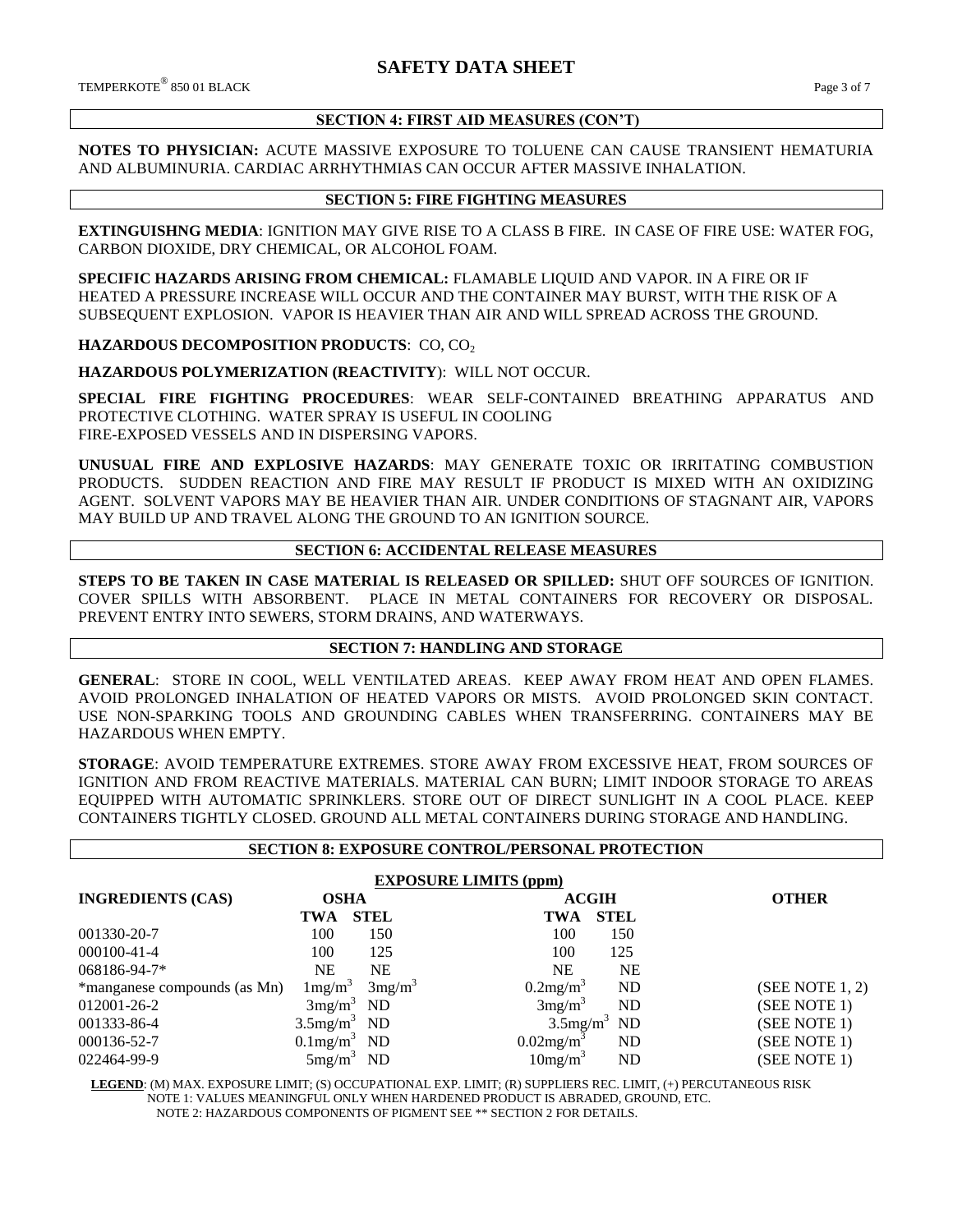TEMPERKOTE<sup>®</sup> 850 01 BLACK 850 01 BLACK Page 4 of 7

#### **SECTION 8: EXPOSURE CONTROL/PERSONAL PROTECTION (CON'T)**

**ENGINEERING CONTROLS**: EXHAUST VENTILATION IS SUFFICIENT TO KEEP AIRBORNE CONCENTRATION OF THE SOLVENTS BELOW THEIR RESPECTIVE TLV'S. EXHAUST AIR MAY NEED TO BE CLEANED BY SCRUBBERS OR FILTERS TO REDUCE ENVIRONMENTAL CONTAMINATION.

**RESPIRATORY PROTECTION**: NONE REQUIRED IN ADEQUATELY VENTILATED AREAS. IF VAPOR CONCENTRATION EXCEEDS 20ppm FOR LONGER THAN 15 MINUTES, A NIOSH APPROVED RESPIRATOR FOR ORGANIC VAPORS IS RECOMMENDED.

**PROTECTIVE GLOVES**: NITRILE RUBBER.

**EYE PROTECTION**: SPLASH-PROOF GOGGLES OR CHEMICAL SAFETY GLASSES.

**OTHER PROTECTIVE EQUIPMENT**: LONG SLEEVED SHIRTS AND TROUSERS. EMERGENCY SHOWERS AND EYE WASH STATIONS SHOULD BE READILY ACCESSIBLE.

#### **SECTION 9: PHYSICAL AND CHEMICAL PROPERTIES**

#### **APPEARANCE**

**BOILING POINT:** >132<sup>°</sup>C (>270<sup>°</sup>F) (XYLENE)

**FLASHPOINT:** 26.1°C (79°F) TCC (XYLENE)

**EVAPORATION RATE:**  $>1$  (BUTYL ACETATE = 1) **AUTO IGNITION TEMP**: 432°C (809.6°F)

**COEFFICIENT OF WATER/OIL DISTRIBUTION**: ND **% SOLIDS BY WT**: 53%

**% VOLATILES BY VOLUME**: 58%

**PHYSICAL STATE:** LIQUID **FLAMMABLE LIMITS**: NOT AVAILABLE **COLOR:** BLACK **LOWER EXPLOSION LIMIT**: 1.1% **ODOR: AROMATIC SOLVENT <b>UPPER EXPLOSION LIMIT**: 6.6% **pH**: NA **VAPOR PRESSURE**: 9 mmHg @25°C (77°F) **MELTING POINT**: ND **VAPOR DENSITY**: 3.1 (AIR = 1) **SPECIFIC GRAVITY: 1.05-1.15 SOLUBILITY IN WATER: INSOLUBLE** 

# **SECTION 10: STABILITY AND REACTIVITY**

**STABILITY**: STABLE; HOWEVER MAY FORM PEROXIDES OF UNKNOWN STABILITY

**CONDITIONS TO AVOID**: NOT APPLICABLE (MATERIAL IS STABLE).

**INCOMPATIBILITY (MATERIAL TO AVOID):** OXIDIZING AGENTS (PERCHLORATES, NITRATES), STRONG ACIDS, HYPOCHLORITES, AND PEROXIDES SHOULD NOT BE COMBINED WITH PHOSPHOROUS CONTAINING MATERIALS BECAUSE HIGHLY TOXIC FUMES CAN BE EMITTED IN A FIRE SITUATION.

#### **SECTION 11: TOXICOLOGICAL INFORMATION**

#### **ACUTE TOXICITY**

| PRODUCT/INGREDIENT NAME | <b>RESULT</b>              | <b>SPECIES</b> | <b>DOSE</b> | <b>EXPOSURE</b> |
|-------------------------|----------------------------|----------------|-------------|-----------------|
|                         | LD50 ORAL                  | <b>RAT</b>     | 4300 mg/kg  |                 |
| Xylene                  | <b>LC50 INHALATION GAS</b> | <b>RAT</b>     | 5000 ppm    | 4Hrs            |
|                         | LD50 ORAL                  | <b>RAT</b>     | 3500 mg/kg  |                 |
| Ethylbenzene            | <b>LC50 INHALATION GAS</b> | <b>RAT</b>     | 4000 ppm    | 4Hrs            |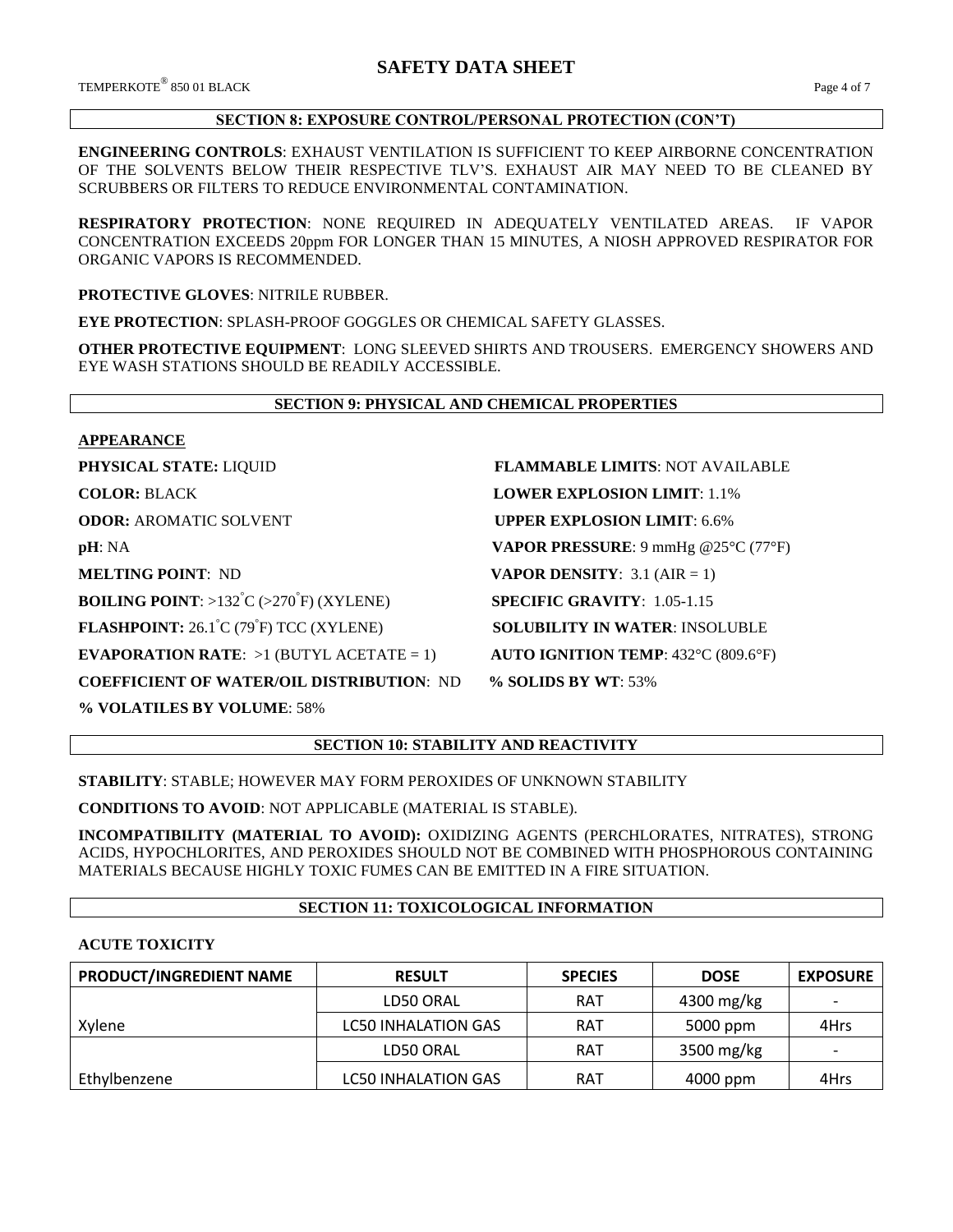# **SECTION 11: TOXICOLOGICAL INFORMATION (CON'T)**

#### **IRRITATION/CORROSION**

| PRODUCT/INGREDIENT NAME | <b>RESULT</b>                  | <b>SPECIES</b> | <b>EXPOSURE</b>      |
|-------------------------|--------------------------------|----------------|----------------------|
|                         | SKIN- MILD IRRITANT            | <b>RAT</b>     | 8 HRS/60 microliters |
| Xylene                  | <b>SKIN- MODERATE IRRITANT</b> | RABBIT         | 24HRS/500 milligrams |
|                         | SKIN-MILD                      | RABBIT         | 24 HRS/15 milligrams |
| Ethylbenzene            | <b>EYE- SEVERE</b>             | RABBIT         | 500 milligram        |

#### **CARCINOGENICITY**

| <b>PRODUCT/INGREDIENT NAME</b> | <b>OSHA</b>              | <b>IARC</b> | <b>NTP</b>               |
|--------------------------------|--------------------------|-------------|--------------------------|
| Ethylbenzene                   | $\overline{\phantom{0}}$ | 2Β          |                          |
| Xylene                         |                          |             | $\overline{\phantom{0}}$ |

#### **POTENTIAL ACUTE HEALTH EFFECTS**

**EYE:** CAUSES SERIOUS EYE IRRATATION **INHALATION:** CAN CAUSE CNS DEPRESSION, MAY CAUSE DROWSINESS AND DIZZINESS, REPIRATORY IRRATATION **SKIN CONTACT:** CASUES SKIN IRRATAION **INGESTION:** CAN CAUSE CNS DEPRESSION MAY BE FATAL IF SWALLOWED

#### **POTENTIAL CHRONIC EFFECTS**

**GENERAL:** MAY CAUSE DAMAGE TO ORGANS THROUGH PROLONGED AND REPEATED EXPOSURE **TERATOGENICITY:** YES **MUTAGENICITY:** NO **EMBRYOTOXICITY:** NO

#### **SECTION 12: ECOLOGICAL INFORMATION**

| <b>PRODUCT/INGREDIENT NAME</b><br><b>RESULT</b> |                             | <b>SPECIES</b>         | <b>EXPOSURE</b> |
|-------------------------------------------------|-----------------------------|------------------------|-----------------|
| Ethylbenzene                                    | LC50 96 hr $-$ 32-97.1 mg/L | <b>FRESHWATER FISH</b> | 96 Hrs          |

#### **SECTION 13: DISPOSAL CONSIDERATIONS**

**WASTE DISPOSAL METHODS**: INCINERATION IS PREFERRED. COMPLY WITH ALL FEDERAL, STATE AND LOCAL REGULATIONS. RCRA CLASSIFIED HAZARDOUS WASTE WITH CHARACTERISTIC OF IGNITABILITY.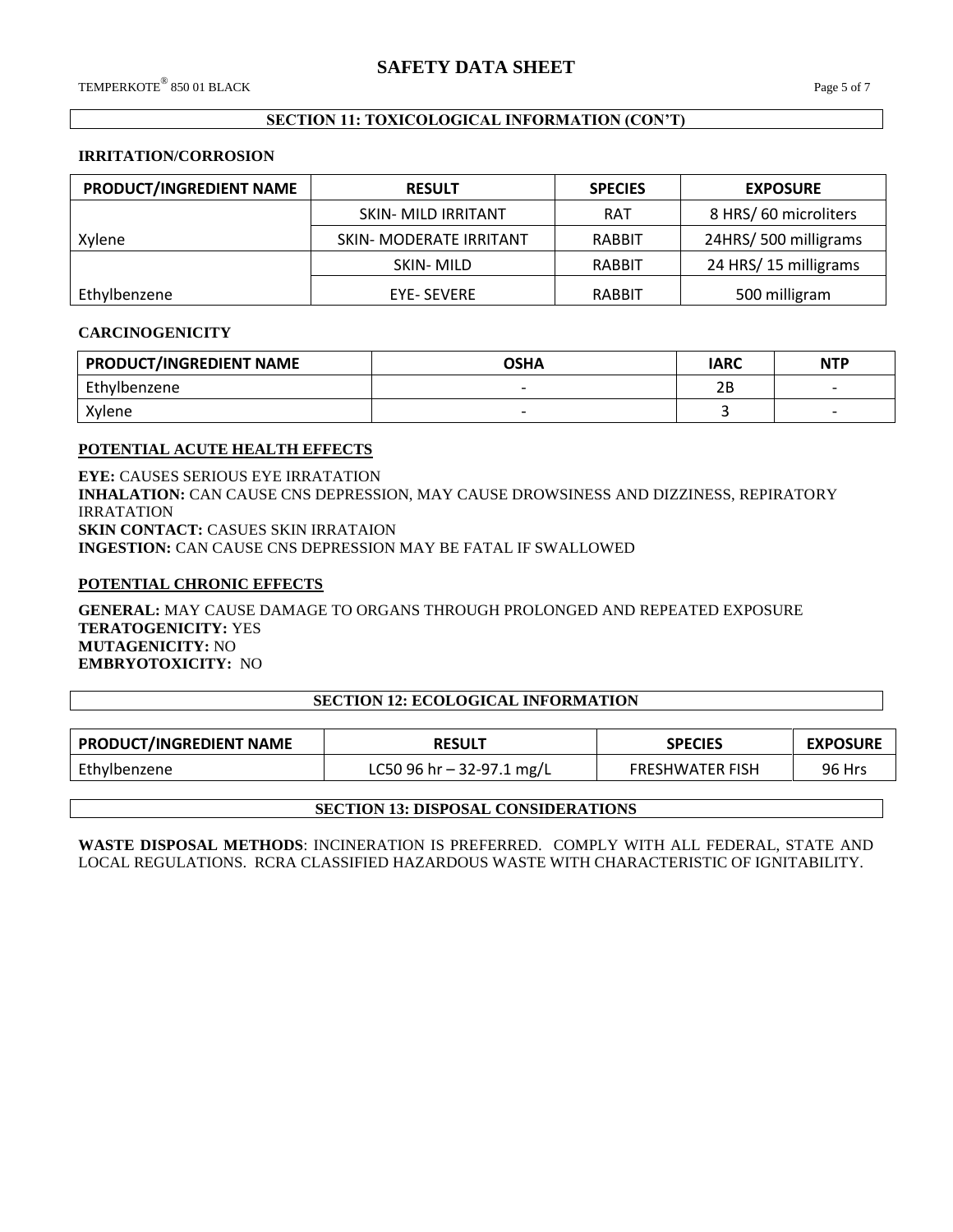# **SAFETY DATA SHEET**

TEMPERKOTE® 850 01 BLACK 850 01 BLACK Page 6 of 7

### **SECTION 14: TRANSPORT INFORMATION**

|                                      | <b>DOT</b>                                                | <b>TDG</b>                                                                                                                                                             | <b>MEXICO</b>                                        |                                            |                                          |
|--------------------------------------|-----------------------------------------------------------|------------------------------------------------------------------------------------------------------------------------------------------------------------------------|------------------------------------------------------|--------------------------------------------|------------------------------------------|
|                                      | <b>CLASSIFICATION</b>                                     | <b>CLASSIFICATION</b>                                                                                                                                                  | <b>CLASSIFICATION</b>                                | <b>IATA</b>                                | <b>IMDG</b>                              |
| <b>UN NUMBER</b>                     | <b>UN1263</b>                                             | UN1263                                                                                                                                                                 | UN1263                                               | UN1263                                     | <b>UN1263</b>                            |
| UN PROPER SHIPPING<br><b>NAME</b>    | <b>PAINT</b>                                              | PAINT                                                                                                                                                                  | <b>PAINT</b>                                         | <b>PAINT</b>                               | <b>PAINT</b>                             |
| <b>TRANSPORT HAZARD</b><br>CLASS(ES) | 3                                                         | $\overline{3}$                                                                                                                                                         | 3                                                    | 3                                          | 3                                        |
| <b>PACKING GROUP</b>                 | Ш                                                         | III                                                                                                                                                                    | $\mathbf{III}$                                       | $\mathbf{III}$                             | $\mathbf{III}$                           |
| <b>ENVIRONMENTAL</b>                 |                                                           |                                                                                                                                                                        |                                                      |                                            |                                          |
| <b>HAZARD</b>                        | NO.                                                       | NO                                                                                                                                                                     | <b>NO</b>                                            | NO.                                        | NO.                                      |
| <b>ADDITIONAL HAZARD</b>             | Special provisions<br>Not Applicable<br><b>ERG No.128</b> | Product classified<br>as per the<br>following<br>sections of the<br>Transportation of<br>Dangerous Goods<br>Regulations: 2.<br>18-2.19 (Class 3).<br><b>ERG No.128</b> | Special provisions<br>(ERG#128)<br><b>ERG No.128</b> | Special<br>provisions<br>Not<br>Applicable | Emergency<br>schedules<br>(EmS) F-E, S-E |

# **SECTION 15: REGULATORY INFORMATION**

**MATERIAL VOC** = 504 gram/liter **COATING VOC** = 504 gram/liter

**TSCA (TOXIC SUBSTANCE CONTROL ACT):** ALL COMPONENTS ARE LISTED IN THE TSCA CHEMICAL SUBSTANCE INVENTORY.

**CERCLA (COMPREHENSIVE RESPONSE COMPENSATION and LIABILITY ACT):** REPORTABLE QUANTITY, XYLENE 100 LBS.

#### **SARA TITLE III**

 **SECTION 312 HAZARD CLASS:** IMMEDIATE (ACUTE) HEALTH HAZARD, DELAYED HEALTH HAZARD; FIRE HAZARD

 **SECTION 313 LISTED INGREDIENTS**: XYLENE (CAS #001330-20-7), ETHYL BENZENE (CAS #000100-41-4), MANGANESE COMPOUNDS

**CALIFORNIA PROPOSITION 65:** The below list of compounds is known to the State of California to cause cancer, birth defects or other reproductive harm: CAS #000100-41-4 and CAS #001333-86-4.